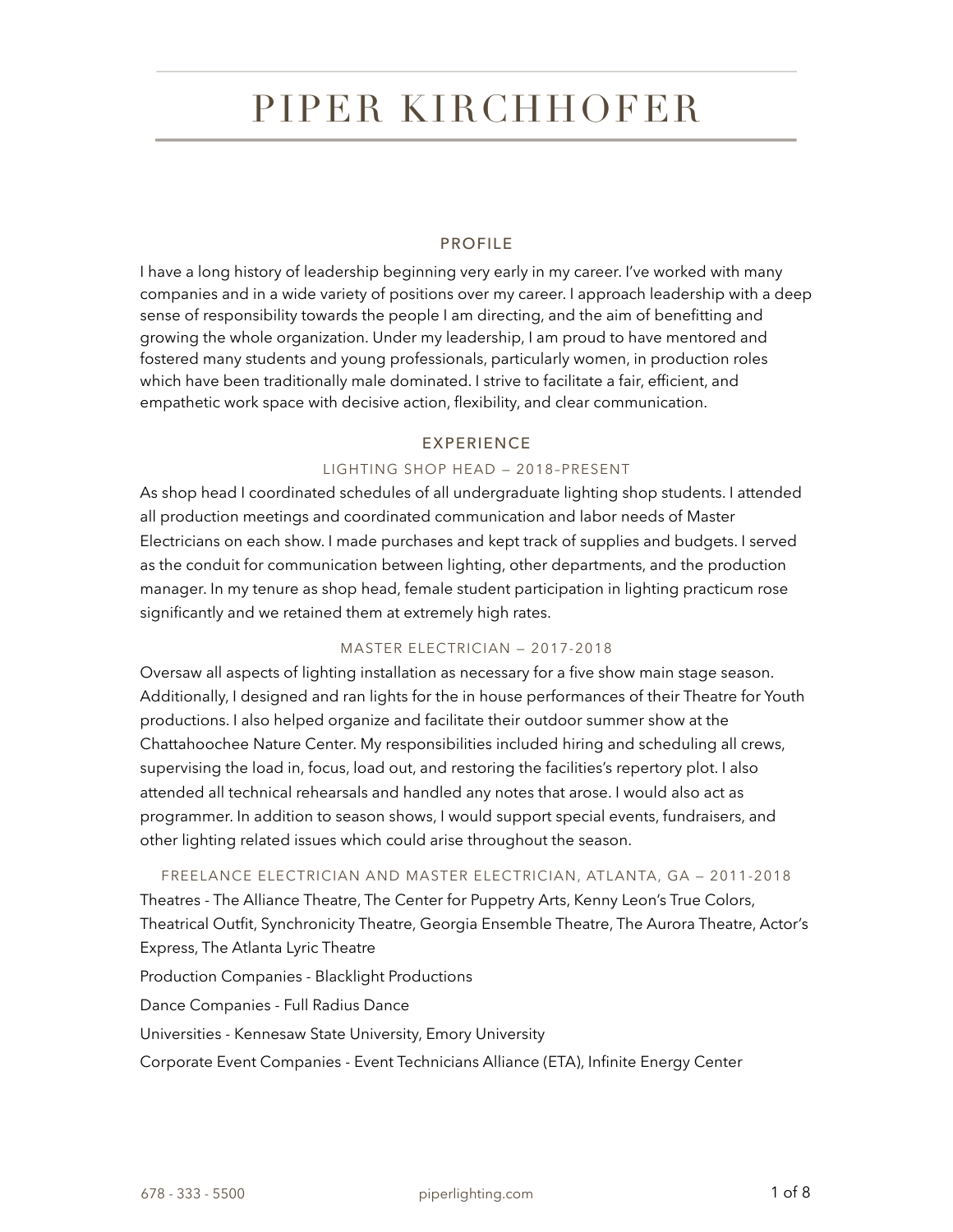#### ASSISTANT MASTER ELECTRICIAN, GEORGIA SHAKESPEARE FESTIVAL — SUMMER 2014

Assisted the Master Electrician in the implementation of their three show summer season including an outdoor production in Piedmont Park. Managed crews and facilitated the nightly repertory into the Theatre for Young Audiences production. Set up the performance space on the lawn for post-show cabarets.

#### LIGHTING APPRENTICE, HANGAR THEATRE — SUMMER 2013

Worked under the Master Electrician to facilitate the hang, focus, and maintenance of the main stage, KIDDSTUFF, and Wedge productions. Worked as a spotlight operator for the Theater for Young Audiences shows and a main stage show. Participated in overnight turn overs of the main stage space. Also, served as the programmer and board operator of the Wedge productions.

#### ELECTRICS SHOP MANAGER, BERRY COLLEGE — 2012-2013

After a few weeks of being in the electrics shop I was promoted to being the shop manager. I oversaw the implementation of the college's five show season. Overhauled the organization of the electric's shop stock and inventory. Oversaw the hang, circuit, focus, and strikes of every show.

FREELANCE SPOTLIGHT OPERATOR AND TECHNICIAN, ATLANTA — 2010-2012 Worked as a spotlight operator for the Atlanta Lyric Theatre as well as a general technician for other events and church groups.

## EDUCATION & TRAINING

#### OHIO UNIVERSITY, ATHENS, OH - GRADUATED WITH AN MFA IN LIGHTING DESIGN WITH A CERTIFICATE IN ARTS MANAGEMENT 2018-2021

In the certificate program I took two classes targeted specifically in arts management in which we conducted case studies of organizations and discussed management structures. I also took classes in funding and development with Heather Infantry to help familiarize myself with those practices, as well as a class in non-profit leadership. I also took a specific class in theatre management where we focused on the structural makeup of boards and upper management and how to build a theatre from the ground up.

# COLUMBUS STATE UNIVERSITY, COLUMBUS, GA - GRADUATED WITH BFA IN THEATRE DESIGN & TECHNOLOGY 2014-2016

BERRY COLLEGE, ROME, GA — 1 YEAR OF THEATRE STUDIES, 2012-2013

#### SKILLS

Strong background in personnel management. I'm a problem solver and unafraid to communicate across departments. I'm very familiar with each production department, having worked in many first hand. I am proficient with Vectorworks, Lightwright, Programming: ETC, Gio, Ion & Express, Ex, Strand Neo, Hog III lighting consoles. Additionally, I am familiar with LED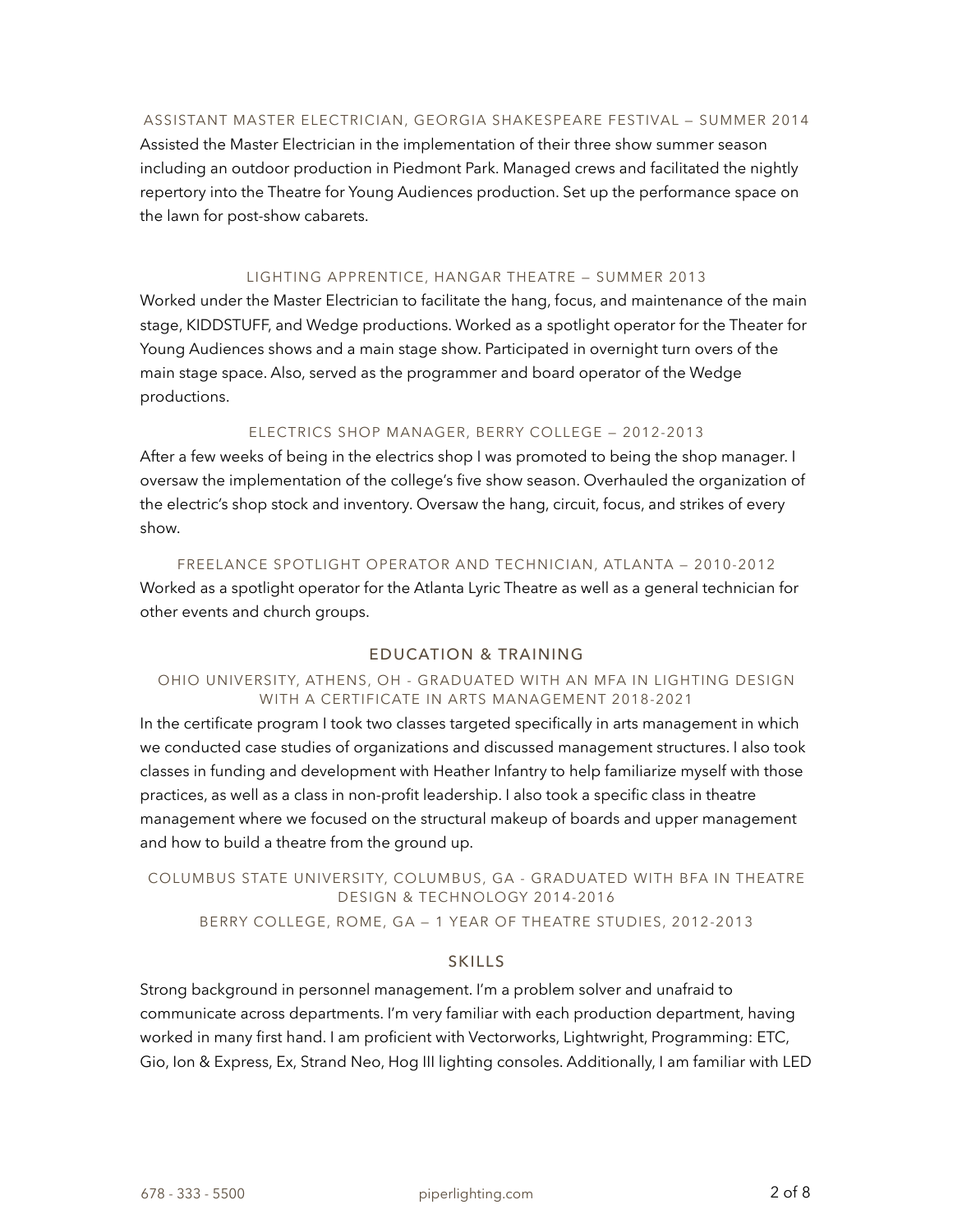tape Installation and soldering. I know basic rigging and am familiar with single purchase, double purchase, and automated fly systems. I am also familiar with catwalk, and grid configurations. I know basic carpentry and am well practiced in truck loading. I'm also familiar with the artistic and acting side of theatre and can translate technical information into layman terminology. I am proficient with Mac products and applications (Pages, Numbers, FaceTime ect.), Office suites (Word, Excel, , and Adobe suites. Proficient with video conferencing softwares such as Teams, Zoom, FaceTime, Skype, Google Meets

# PRODUCTION HISTORY

## DESIGN

#### PROFESSIONAL

| <b>Beyond Words</b>                                        | <b>Tantrum Theater</b>                         | <b>Lighting Designer</b>                       | <b>Bill Bowers</b><br>(Dir)         |
|------------------------------------------------------------|------------------------------------------------|------------------------------------------------|-------------------------------------|
| The Hunchback of<br>Notre Dame                             | <b>Ohio Valley Summer</b><br>Theater           | <b>Lighting Designer</b>                       | Dustin Brown<br>(Dir)               |
| <b>Atlanta Musical Theatre</b><br>Festival                 | <b>Out Front Theatre</b>                       | <b>Lighting Designer</b>                       | <b>Ben Davis</b><br>(Prod)          |
| Ring of Fire                                               | Georgia Ensemble<br><b>Theatre Park Series</b> | <b>Lighting Designer</b>                       | Chris Damiano<br>(Dir)              |
| <b>Buddy! The Buddy Holly</b><br><b>Story</b>              | Georgia Ensemble<br>Theatre                    | <b>Lighting Designer</b>                       | <b>Ricardo Aponte</b><br>(Dir)      |
| Il Eitat Une Fois                                          | Théâtre du Rêve                                | Assistant Lighting<br>Designer                 | Alex Riviera<br>(LD)                |
| You're a Good Man Charlie<br><b>Brown</b>                  | The Galloway School                            | <b>Lighting Designer</b>                       | Elissa Merele<br>(Dir)              |
| Morningside (World<br>Premiere)                            | Georgia Ensemble<br>Theatre                    | <b>Lighting Designer</b>                       | Shannon<br>Eubanks (Dir)            |
| Once on this Island                                        | Georgia Ensemble<br>Theatre                    | <b>Associate Lighting</b><br>Designer          | Alex Riviera<br>(LD)                |
| Seussical Jr.                                              | Georgia Ensemble<br><b>Theatre Summer Camp</b> | <b>Lighting Designer</b>                       | <b>Laurel Farley</b><br>Crowe (Dir) |
| Having Our Say: The<br>Delaney Sisters' First 100<br>Years | Georgia Ensemble<br>Theatre                    | Co Lighting<br>Designer (with<br>Dustin Brown) | Andrea Frye<br>(Dir)                |
| 25th Annual Putnam<br><b>County Spelling Bee</b>           | The Galloway School                            | <b>Lighting Designer</b>                       | Elissa Merele<br>(Dir)              |
| Shrek Jr.                                                  | Georgia Ensemble<br><b>Theatre Summer Camp</b> | <b>Lighting Designer</b>                       | <b>Laurel Farley</b><br>Crowe (Dir) |
| Charles Dickens' A<br>Christmas Carol                      | <b>Bottled Lightning</b>                       | Assistant Lighting<br>Designer                 | Dustin Brown<br>(LD)                |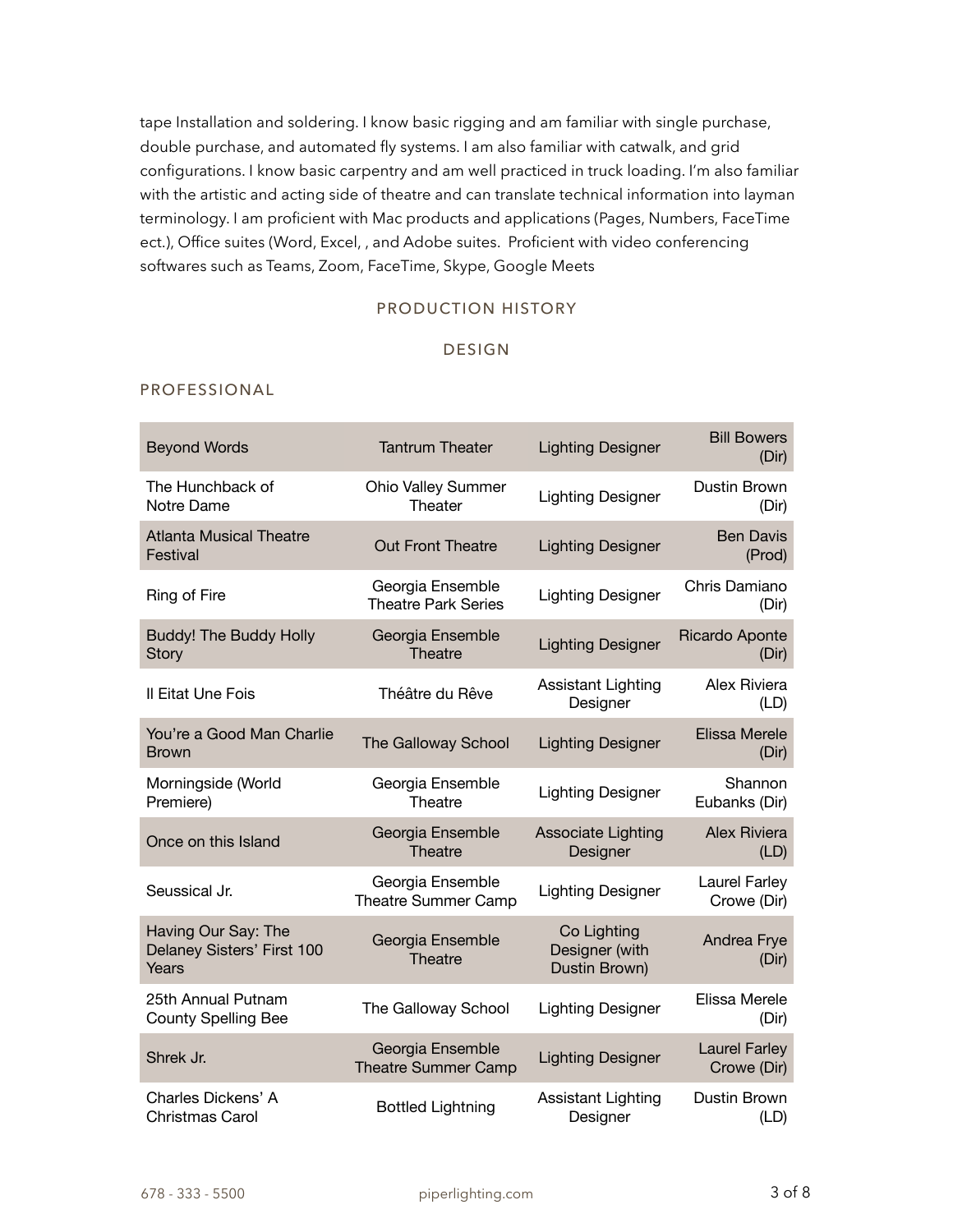| Having Our Say: The<br>Delaney Sisters' First 100<br>Years | Georgia Ensemble<br>Theatre                    | Co Lighting<br>Designer (with<br>Dustin Brown) | Andrea Frye<br>(Dir)         |
|------------------------------------------------------------|------------------------------------------------|------------------------------------------------|------------------------------|
| 25th Annual Putnam<br><b>County Spelling Bee</b>           | The Galloway School                            | <b>Lighting Designer</b>                       | Elissa Merele<br>(Dir)       |
| Shrek Jr.                                                  | Georgia Ensemble<br><b>Theatre Summer Camp</b> | <b>Lighting Designer</b>                       | Laurel Farley<br>Crowe (Dir) |
| Charles Dickens' A<br>Christmas Carol                      | <b>Bottled Lightning</b>                       | <b>Assistant Lighting</b><br>Designer          | Dustin Brown<br>(LD)         |

# **GRADUATE**

| Macheth*                              | <b>Ohio University</b>       | <b>Lighting Designer</b>              | Dustin<br>Brown (Dir)      |
|---------------------------------------|------------------------------|---------------------------------------|----------------------------|
| Women of Lockerbie**                  | <b>Ohio University</b>       | <b>Lighting Designer</b>              | Roberto Di<br>Donato (Dir) |
| Objects in the Mirror***              | <b>Tantrum Theater</b>       | <b>Lighting Designer</b>              | Allen<br>Gilmore (Dir)     |
| Charles Dickens' A Christmas<br>Carol | Indiana Repertory<br>Theatre | 1st Assistant<br>Lighting Designer    | Michael<br>Lincoln (LD)    |
| Silent Sky                            | <b>Ohio University</b>       | <b>Assistant Lighting</b><br>Designer | Caitlin<br>Brown (LD)      |
| Romeo and Juliet                      | <b>Ohio University</b>       | Lighting Designer                     | Jonathan<br>Hetler (Dir)   |

\*Produced in a film format due to Covid-19

\*\*Zoom live steamed performance

\*\*\*Canceled before completion due to Covid-19

# TECHNICAL EXPERIENCE

# PROFESSIONAL

| Ring of Fire                 | Georgia Ensemble<br><b>Theatre Park Series</b> | Master Electrician              | Chris<br>Damiano<br>(Dir) |
|------------------------------|------------------------------------------------|---------------------------------|---------------------------|
| Tarzan                       | Atlanta Lyric Theatre                          | Assistant Master<br>Electrician | Matthew<br>Peddie (ME)    |
| Buddy! The Buddy Holly Story | Georgia Ensemble<br>Theatre                    | <b>Master Electrician</b>       | Ricardo<br>Aponte (Dir)   |
| Comedy of Tenors             | Georgia Ensemble<br>Theatre                    | Master Electrician              | Dustin<br>Brown (LD)      |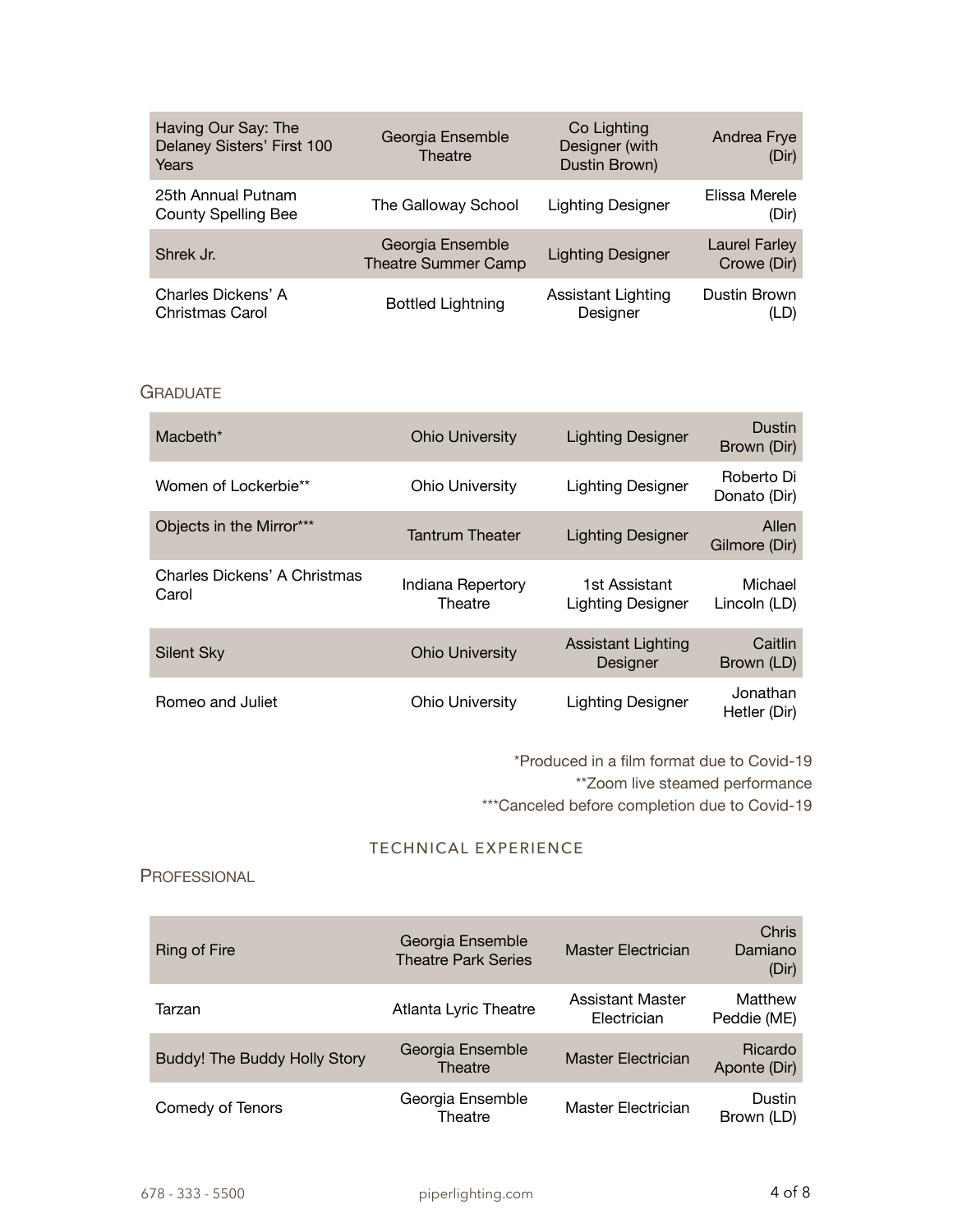| Tenderly: The Rosemary<br><b>Clooney Musical</b>           | Georgia Ensemble<br>Theatre                            | <b>Master Electrician</b>                      | D. Connor.<br>McVey (LD)            |
|------------------------------------------------------------|--------------------------------------------------------|------------------------------------------------|-------------------------------------|
| Morningside****                                            | Georgia Ensemble<br>Theatre                            | Master Electrician                             | Shannon<br>Eubanks (Dir)            |
| Once on this Island                                        | Georgia Ensemble<br><b>Theatre</b>                     | <b>Master Electrician</b>                      | Alex Riviera<br>(LD)                |
| My Fair Lady                                               | Atlanta Lyric Theatre                                  | Spotlight Operator                             | Ben Rawson<br>(LD)                  |
| Seussical Jr.                                              | Georgia Ensemble<br>Theatre                            | <b>Master Electrician</b>                      | <b>Laurel Farley</b><br>Crowe (Dir) |
| Ring of Fire                                               | Georgia Ensemble<br><b>Theatre Park Series</b>         | Master Electrician                             | Dustin Brown<br>(LD)                |
| The Dancing Granny                                         | The Alliance Theatre                                   | <b>Spotlight Operator</b>                      | Ken Yunker<br>(LD)                  |
| The Dancing<br>Handkerchief****                            | <b>Theatrical Outfit</b>                               | Master Electrician                             | James Aitkin<br>(LD)                |
| The Straight of Gibraltar****                              | <b>Synchronicity Theatre</b>                           | <b>Master Electrician</b>                      | <b>Kevin Frazier</b><br>(LD)        |
| <b>Bridges of Madison County</b>                           | Aurora Theatre                                         | Master Electrician                             | Kevin Frazier<br>(LD)               |
| Having Our Say: The<br>Delaney Sisters' First 100<br>Years | Georgia Ensemble<br><b>Theatre</b>                     | Co Lighting<br>Designer (with<br>Dustin Brown) | Andrea Frye<br>(Dir)                |
| <b>Million Dollar Quartet</b>                              | Atlanta Lyric Theatre &<br>Georgia Ensemble<br>Theatre | Spotlight Operator                             | Bryan<br>Rosengrant<br>(LD)         |
| Mr. Popper's Penguins                                      | <b>Synchronicity Theatre</b>                           | <b>Master Electrician</b>                      | Elisabeth<br>Cooper (LD)            |
| Appropriate                                                | Actor's Express                                        | Master Electrician                             | Mary Parker<br>(LD)                 |
| <b>Ghost the Musical</b>                                   | Georgia Ensemble<br>Theatre                            | <b>Spotlight Operator</b>                      | <b>Bryan</b><br>Rosengrant<br>(LD)  |
| John Denver's America                                      | Georgia Ensemble<br><b>Theatre Park Series</b>         | Master Electrician                             | Bryan<br>Rosengrant<br>(LD)         |
| Avenue Q                                                   | <b>Horizon Theatre</b>                                 | <b>Master Electrician</b>                      | Mary Parker<br>(LD)                 |
| Homers****                                                 | Georgia Ensemble<br>Theatre                            | Master Electrician                             | Tara O'Neil (LD)                    |
| One Man Two Guvnors                                        | Georgia Shakespeare                                    | <b>Assistant Master</b><br>Electrician         | <b>Mike Morin</b><br>(ME)           |
|                                                            |                                                        |                                                |                                     |

\*\*\*\*World Premiere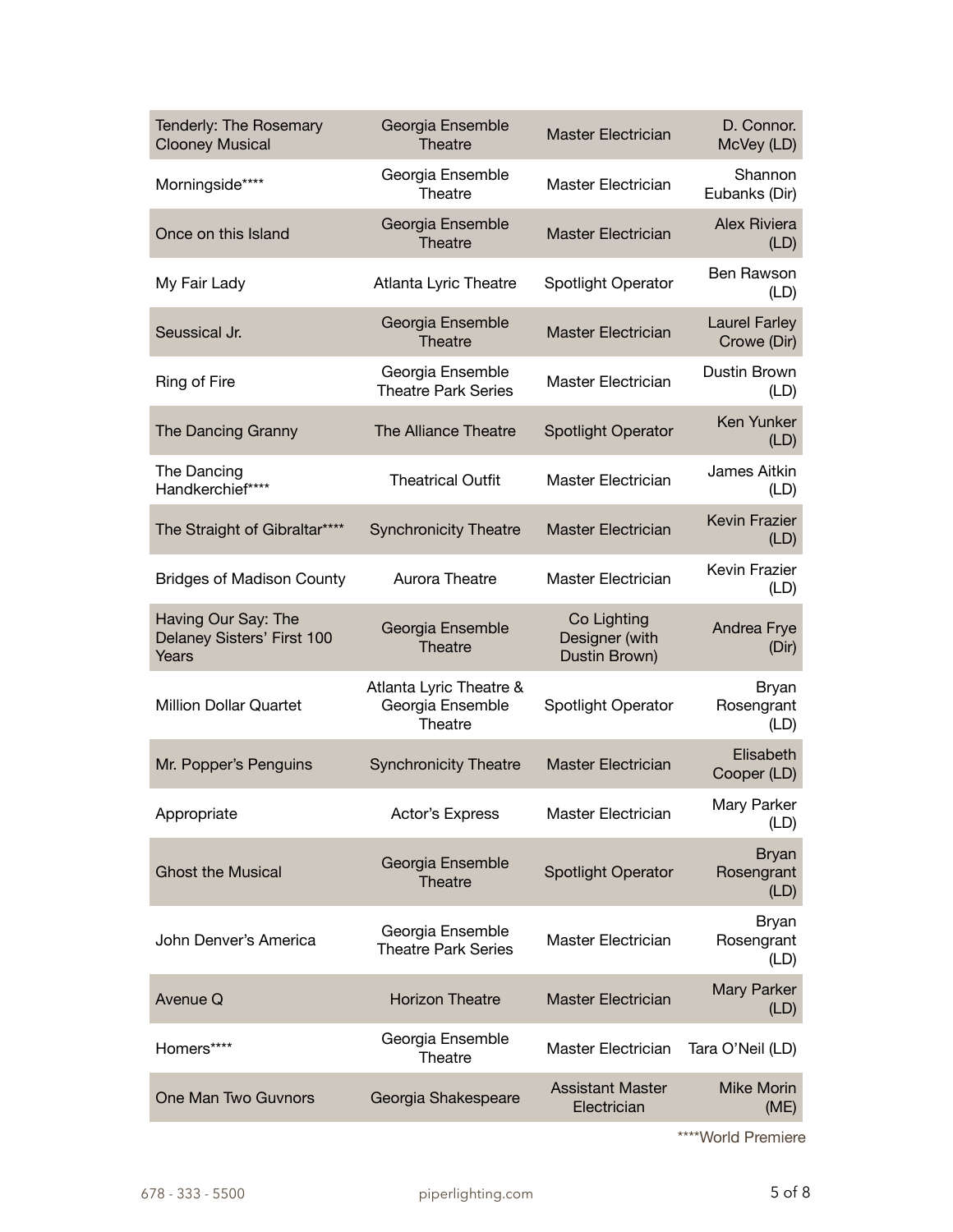| The Frog Prince                 | Georgia Shakespeare                          | <b>Assistant Master</b><br>Electrician                | Mike Morin<br>(ME)              |
|---------------------------------|----------------------------------------------|-------------------------------------------------------|---------------------------------|
| As You Like it                  | Georgia Shakespeare                          | <b>Assistant Master</b><br>Electrician                | <b>Mike Morin</b><br>(ME)       |
| As You Like it                  | Georgia Shakespeare in<br>the Park           | <b>Assistant Master</b><br>Electrician                | Mike Morin<br>(ME)              |
| <b>Clybourne Park</b>           | <b>Hangar Theatre</b>                        | Lighting<br>Apprentice                                | Jamie Garrard<br>(ME)           |
| 4000 Miles                      | <b>Hangar Theatre</b>                        | Lighting<br>Apprentice                                | Jamie Garrard<br>(ME)           |
| A Year with Frog and Toad       | <b>Hangar Theatre</b><br><b>KIDDSTUFF</b>    | Lighting<br>Apprentice &<br><b>Spotlight Operator</b> | Jamie Garrard<br>(ME)           |
| Gypsy                           | <b>Hangar Theatre</b>                        | Lighting<br>Apprentice &<br><b>Spotlight Operator</b> | Jamie Garrard<br>(ME)           |
| <b>Hiding Like Elephants</b>    | <b>Hangar Theatre Wedge</b><br><b>Series</b> | Lighting<br>Apprentice &<br>Programmer                | Jamie Garrard<br>(ME)           |
| Last of the Red Hot Lovers      | <b>Hangar Theatre</b>                        | Lighting<br>Apprentice                                | Jamie Garrard<br>(ME)           |
| <b>Legally Blonde</b>           | <b>Atlanta Lyric Theatre</b>                 | <b>Assistant Stage</b><br>Manager                     | Caitlin<br>Bergeron (ME)        |
| Gypsy                           | Atlanta Lyric Theatre                        | <b>Stage Crew</b>                                     | Daniel Pattillo<br>(Deck Chief) |
| <b>The Sound of Music</b>       | <b>Atlanta Lyric Theatre</b>                 | <b>Spotlight Operator</b>                             | <b>Bradley</b><br>Bergeron (LD) |
| <b>Thoroughly Modern Millie</b> | Atlanta Lyric Theatre                        | Spotlight Operator                                    | <b>Bradley</b><br>Bergeron (LD) |

# **GRADUATE**

| <b>She Kills Monsters</b> | <b>Ohio University</b> | <b>Master Electrician</b> | <b>Molly Tiede-</b><br>Schroer (LD)                |
|---------------------------|------------------------|---------------------------|----------------------------------------------------|
| <b>Rhinoceros</b>         | <b>Tantrum Theater</b> | Programmer                | Jennings E.<br>Johnson<br>(LD)                     |
| Cabaret                   | <b>Ohio University</b> | <b>Master Electrician</b> | <b>Bentley</b><br>Heydt (LD)<br>****World Premiere |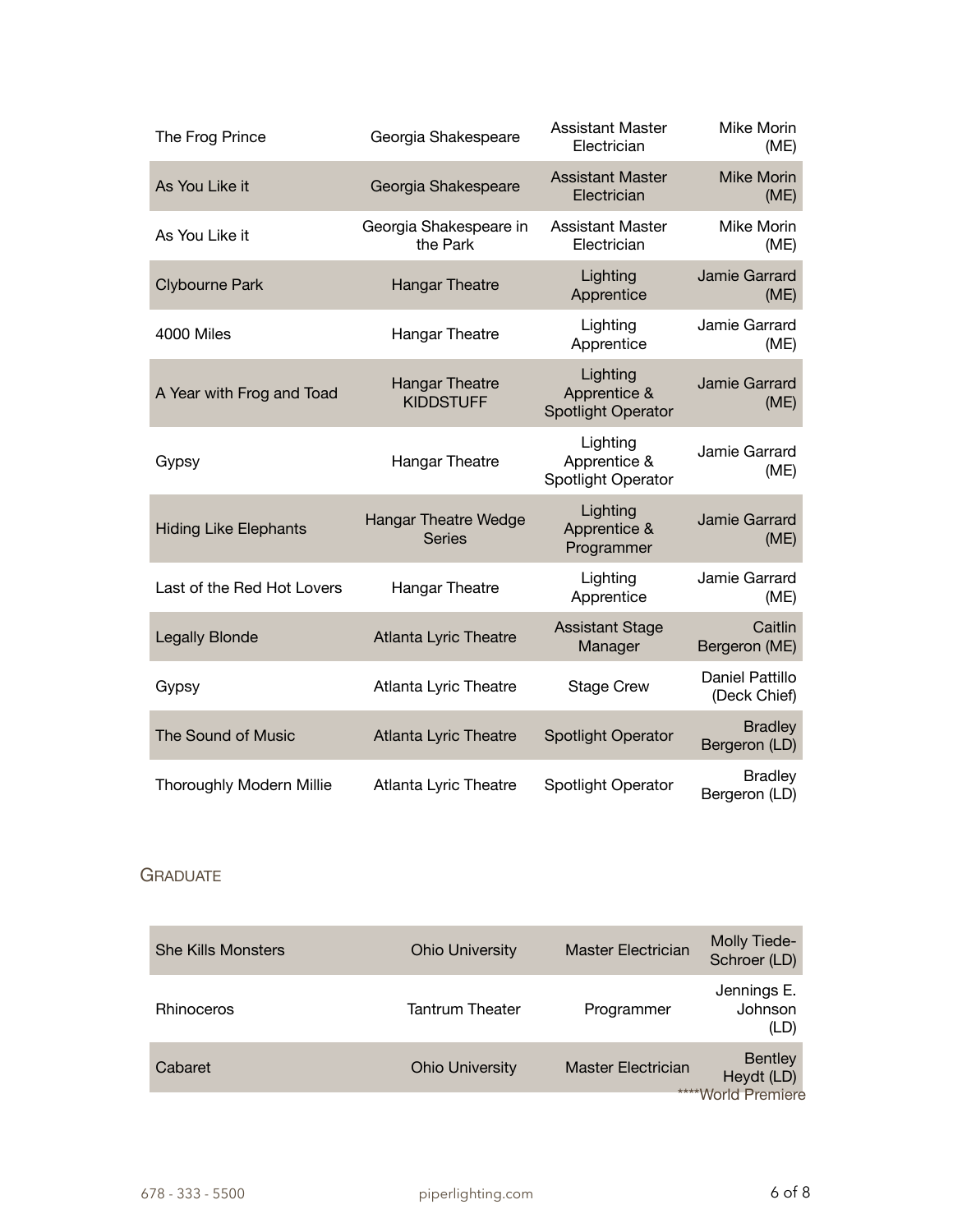| 365 Plays in 365 Days | Ohio University        | Programmer | Molly Tiede-<br>Schroer (LD) |
|-----------------------|------------------------|------------|------------------------------|
| The Wolves            | <b>Ohio University</b> | Programmer | Moneé<br>Stamp (LD)          |

# **UNDERGRADUATE**

| <b>Columbus State University</b><br>One Act Festival | <b>Columbus State</b><br><b>University</b>            | <b>Master Electrician</b>          | <b>Chris Head</b><br>(Sup)        |
|------------------------------------------------------|-------------------------------------------------------|------------------------------------|-----------------------------------|
| The Rocky Horror Show                                | <b>Columbus State</b><br>University                   | Master Electrician<br>& Programmer | Chris Head &<br>Phillip Hall (LD) |
| The Wedding Singer                                   | <b>Columbus State</b><br><b>University</b>            | Programmer                         | Chris Head (LD)                   |
| Much Ado About Nothing                               | <b>Columbus State</b><br>University                   | <b>Assistant Stage</b><br>Manager  | <b>Emily Grover</b><br>(SM)       |
| Mr. Burns, A Post-Electric<br>Play                   | <b>Columbus State</b><br><b>University</b>            | <b>Master Electrician</b>          | Chris Head (LD)                   |
| The Laramie Project                                  | <b>Columbus State</b><br>University                   | Programmer                         | Chris Head (LD)                   |
| The Pillow Man                                       | <b>Columbus State</b><br><b>University Lab Series</b> | <b>Spotlight Operator</b>          | <b>Shelby Bishop</b><br>(LD)      |
| Jacob Marley's A<br>Christmas Carol                  | <b>Berry College</b>                                  | <b>Master Electrician</b>          | <b>Chuck Tedder</b><br>(LD)       |
| A Midsummer Night's<br>Dream                         | <b>Berry College</b>                                  | <b>Master Electrician</b>          | <b>Chuck Tedder</b><br>(LD)       |
| Letters to Sala                                      | <b>Berry College</b>                                  | Master Electrician                 | <b>Chuck Tedder</b><br>(LD)       |
| <b>Colored Museum</b>                                | <b>Berry College</b>                                  | <b>Master Electrician</b>          | <b>Chuck Tedder</b><br>(LD)       |
| Uh-Oh! Here Comes<br>Christmas                       | <b>Berry College</b>                                  | <b>Master Electrician</b>          | <b>Chuck Tedder</b><br>(LD)       |
| Boeing-Boeing                                        | <b>Berry College</b>                                  | <b>Assistant Stage</b><br>Manager  | Kristen<br>Hennessey<br>(SM)      |